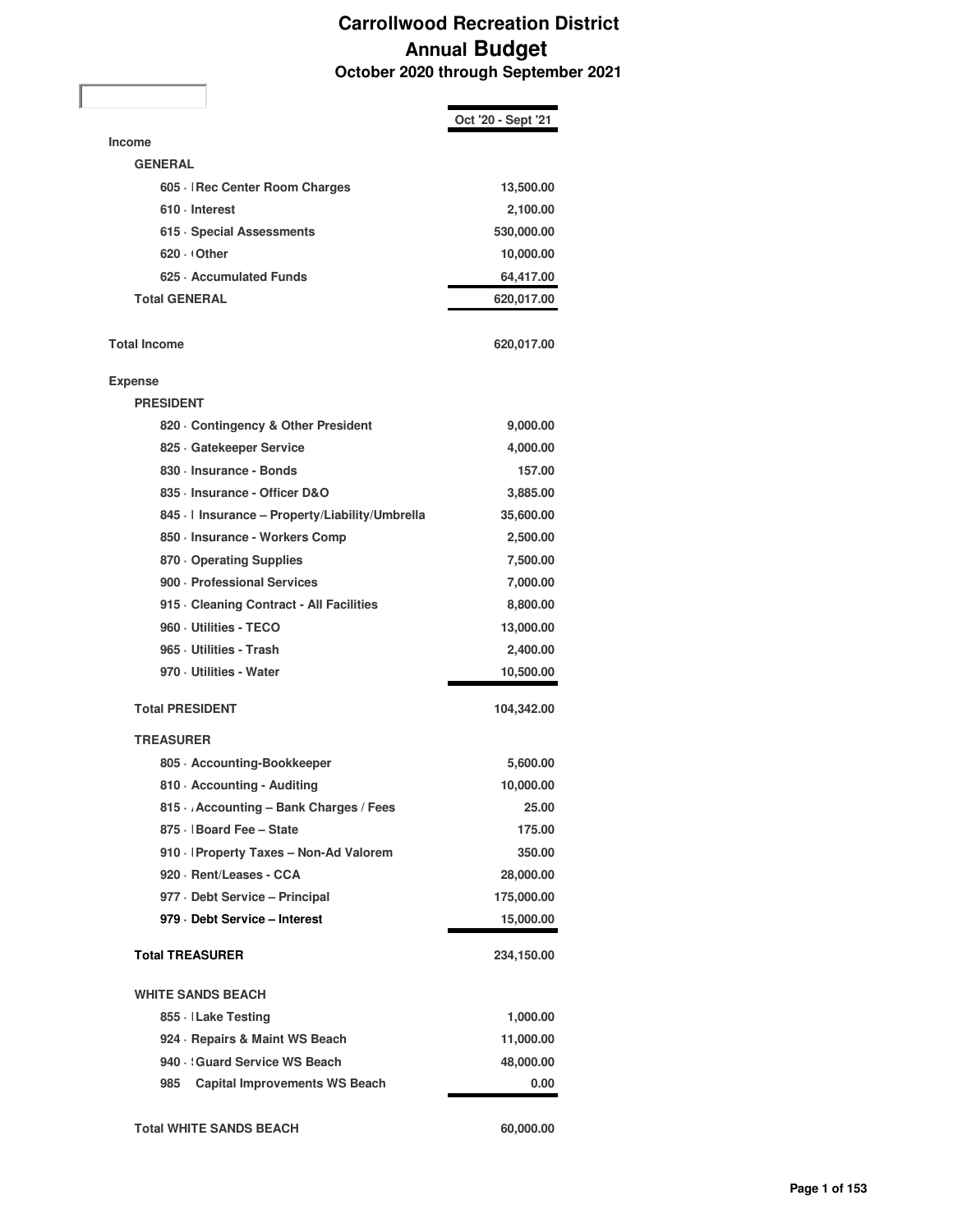## **Carrollwood Recreation District Annual Budget October 2020 through September 2021**

|                                              | Oct '20 - Sept '21 |
|----------------------------------------------|--------------------|
| <b>SCOTTY COOPER PARK</b>                    |                    |
| 925 · Repairs & Maint Scotty Cooper          | 8,000.00           |
| 986<br><b>Capital Improvements Scotty</b>    | 20,000.00          |
|                                              |                    |
| <b>Total SCOTTY COOPER PARK</b>              | 28,000.00          |
| <b>Original Carrollwood Park</b>             |                    |
| 926 · Repairs & Maint OCP                    | 6,000.00           |
| <b>Capital Improvements OCP</b><br>987       | 0.00               |
| <b>Total Original Carrollwood Park</b>       | 6,000.00           |
| <b>TENNIS COURTS</b>                         |                    |
| 927 · Repairs & Maint Tennis                 | 3,000.00           |
| <b>Total TENNIS COURTS</b>                   | 3,000.00           |
| <b>RECREATION CENTER</b>                     |                    |
| 865 Office Supplies Rec Center               | 2,750.00           |
| 885 · Payroll Taxes                          | 2,500.00           |
| 890 -   Pest Control Rec Center              | 750.00             |
| 895 Dostage                                  | 500.00             |
| 928 · Repairs & Maint Rec Center             | 19,000.00          |
| 930 · Salary - Maintenance                   | 12,000.00          |
| 935 · Salary - Office                        | 15,000.00          |
| 936 · Travel - Mileage Reimbursement         | 825.00             |
| 941 · Security Monitoring Rec Center         | 2,200.00           |
| 950 · Telephone                              | 3,000.00           |
| <b>Capital Improvements Rec Ctr</b><br>988   | 0.00               |
| <b>Total RECREATION CENTER</b>               | 58,525.00          |
| <b>GROUNDS</b>                               |                    |
| 860 · Landscaping Monthly                    | 78,000.00          |
| 929 · Repairs & Maint Grounds                | 15,000.00          |
| 955 · Tree Trimming                          | 1,000.00           |
| <b>Capital Improvements - Grounds</b><br>990 | 0.00               |
| <b>Total GROUNDS</b>                         | 94,000.00          |